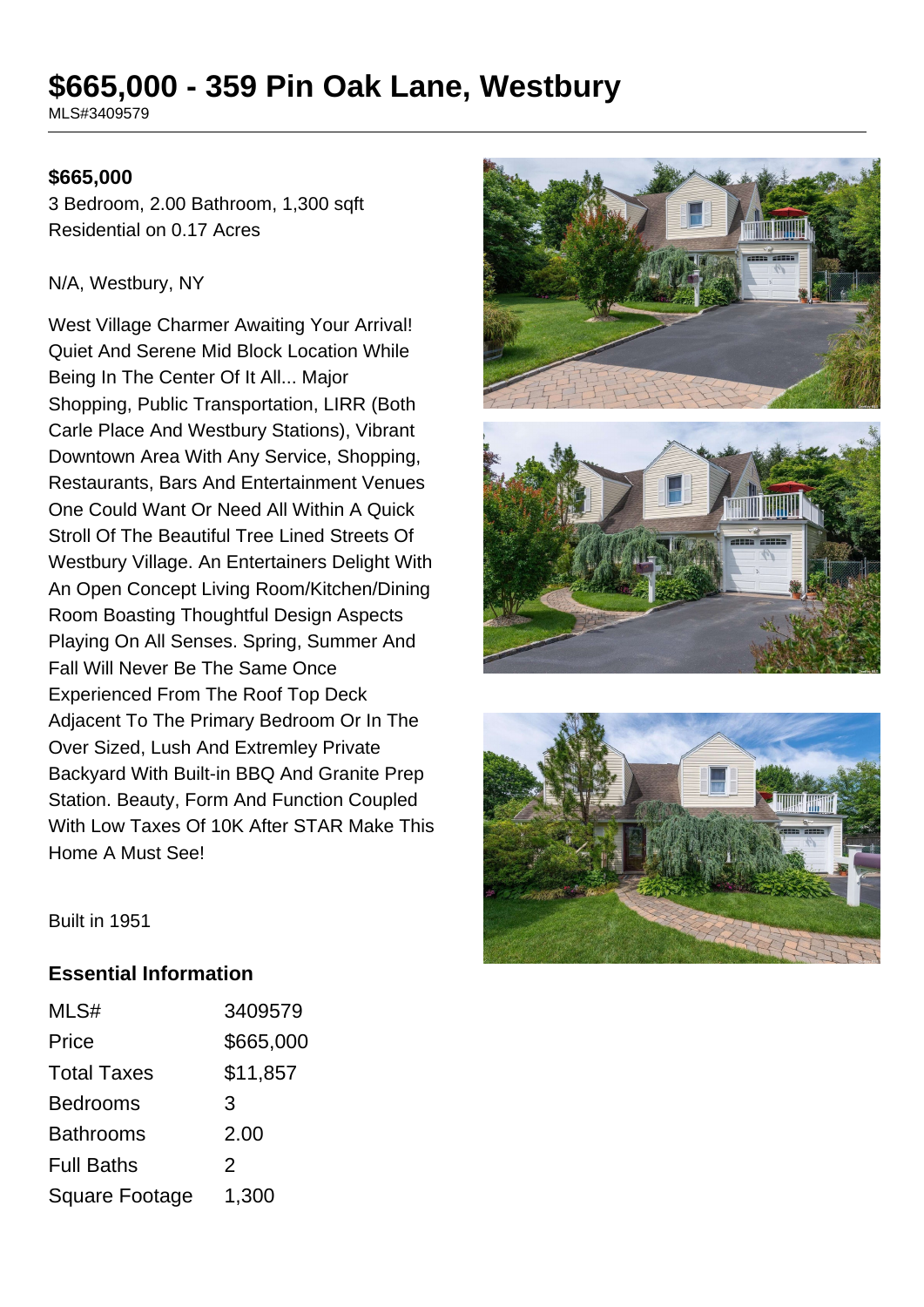| Lot Square Footage7,448 |                                |
|-------------------------|--------------------------------|
| Acres                   | 0.17                           |
| <b>Year Built</b>       | 1951                           |
| <b>Type</b>             | Residential                    |
| Sub-Type                | <b>Single Family Residence</b> |
| <b>Style</b>            | Cape                           |
| <b>Status</b>           | Active                         |

## **Community Information**

| Address      | 359 Pin Oak Lane |
|--------------|------------------|
| Subdivision  | N/A              |
| City         | Westbury         |
| County       | Nassau           |
| <b>State</b> | NY               |
| Zip Code     | 11590            |

## **Amenities**

| Amenities       | <b>Roof Deck</b>             |
|-----------------|------------------------------|
| <b>Features</b> | Near Public Transit, Private |
| Parking         | Private, Garage, On Street   |
| # of Garages    | 1                            |
| Garages         | Private, Garage, On Street   |

## **Interior**

| <b>Interior Features</b> | 1st Floor Bedrm, Den/Family Room |
|--------------------------|----------------------------------|
| Heating                  | Oil, Baseboard                   |
| Cooling                  | <b>Ductless</b>                  |
| <b>Basement</b>          | <b>None</b>                      |

## **Exterior**

| Exterior        | Frame, Vinyl Siding          |
|-----------------|------------------------------|
| Lot Description | Near Public Transit, Private |
| Construction    | Frame, Vinyl Siding          |

## **School Information**

| <b>District</b> | Westbury                      |
|-----------------|-------------------------------|
| Elementary      | <b>Drexel Avenue School</b>   |
| Middle          | <b>Westbury Middle School</b> |
| High            | <b>Westbury High School</b>   |